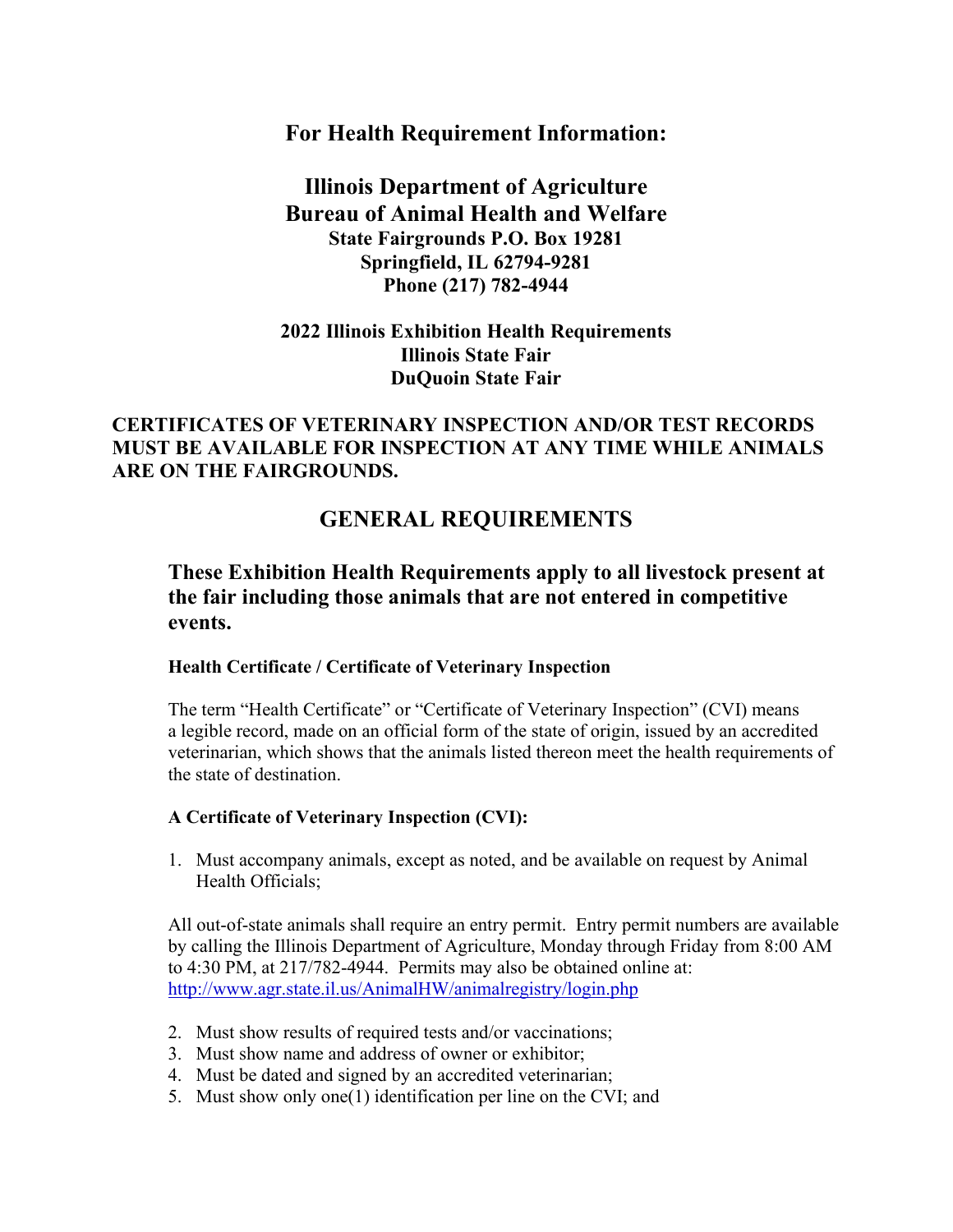- 6. Must show the official identification of each animal.
- 7. For out-of-state livestock, a CVI shall be void thirty (30) days after issuance.
- 8. For Illinois origin livestock, a CVI shall be void ninety (90) days after issuance.
- 9. If animals are from tuberculosis accredited, brucellosis certified, pseudorabies qualified, or brucellosis validated herds, the identifying herd number(s) along with the date of the last herd test(s) shall appear on the CVI.

### **Note: No Corrections or Additions will be allowed on a Certificate of Veterinary Inspection.**

### **Any Illinois cattle, bison, cervidae or goats being exhibited in non-accredited free states must be isolated from the remainder of the herd/flock upon return to Illinois and retested for tuberculosis 60-120 days post entry.**

Animals with active lesions of ringworm with resulting loss of hair, soremouth, caseous lymphadenitis or multiple warts easily visible without close examination, will not be permitted to exhibit. Animals infested with scabies or mange will not be permitted to exhibit.

As a condition of entry in Illinois State Fair events, all exhibitors agree to cooperate fully with testing protocols including ultrasound. Department personnel may collect blood, tissue, milk or urine samples from any animal being exhibited and/or raced at any Illinois Fair to test for the presence of any substances, practices or other adulterants which may give the animal a competitive advantage. The Illinois Department of Agriculture may also collect blood, tissue or other test samples from exhibition animals at the time of slaughter.

Market animals (steers, barrows, wethers) at the Illinois State Fair must meet the requirements regarding drug withdrawal and eligibility for slaughter. If any therapeutic drugs are used just prior to the fair, they must have a withdrawal time such that they are slaughter eligible by the time they arrive at the fairgrounds.

**Upon entry to the Illinois State Fairgrounds, no person shall administer internally or externally any medication or drug, including prescription and non-prescription, unless prior written authorization is received from the State Veterinarian's Office. Any medication or drug administered without written authorization or in an unauthorized dosage constitutes a violation of show rules, and all premiums and awards from all shows for the owner, exhibitor and/or trainer will be withheld.**

All exhibitors of animals at any Illinois Fair shall comply with the provisions of the Illinois Humane Care for Animals Act. If violations are observed, the animal(s) will be excused from exhibition and be ordered removed from the grounds with all awards and premiums being forfeited.

Any practice or deviation from normal, accepted care, including physical or mechanical application, will constitute a violation of show rules and is subject to the above provisions.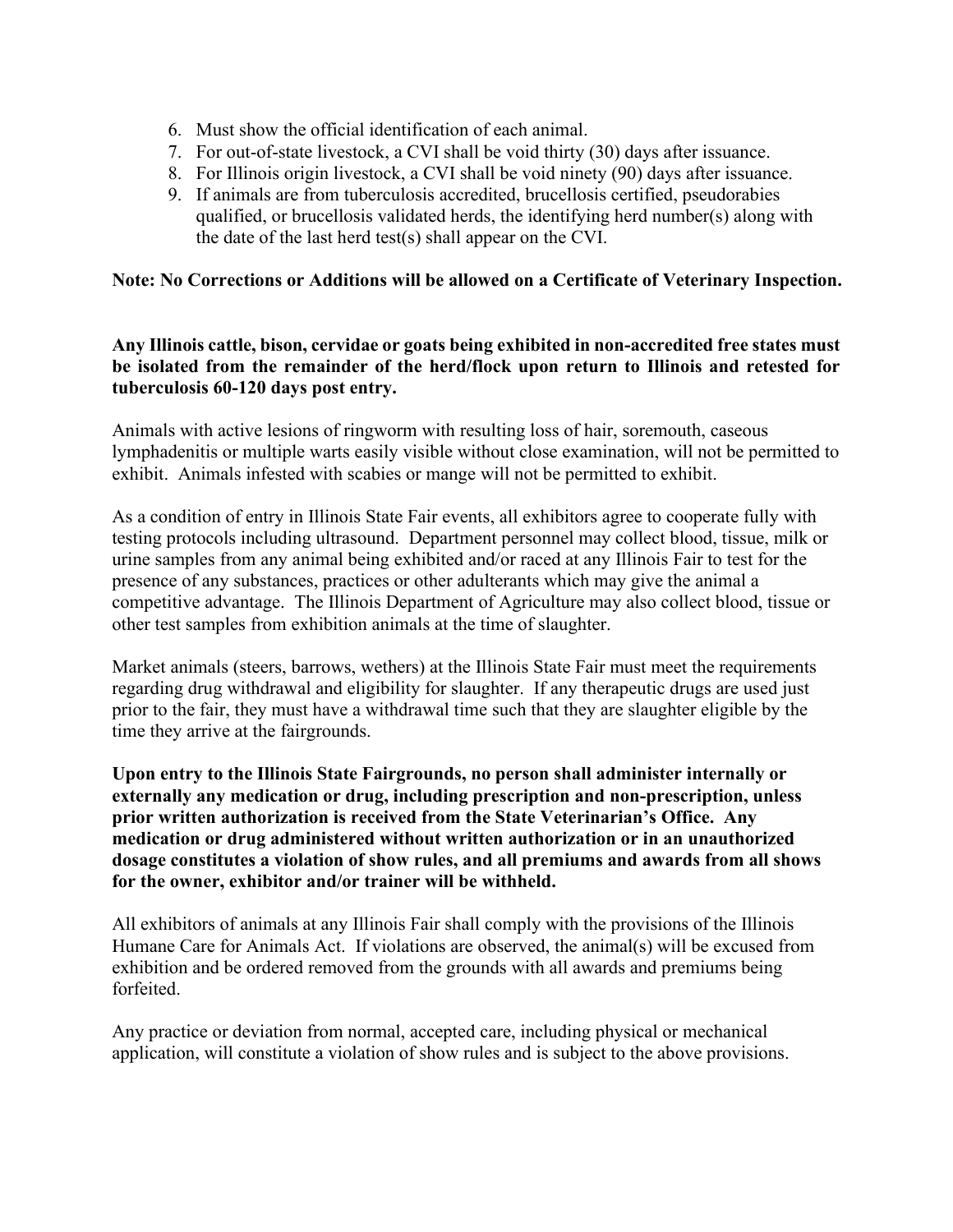## **CATTLE**

#### **Identification**

Individual identification of each animal shall be either a fully healed and legible tattoo, approved official ear tag, registration number, or individual brand, if brand is recorded on the registration certificate.

### **Illinois Cattle**

### Brucellosis

1. Illinois is a Bovine Brucellosis Class-Free State. Brucellosis testing is not required for Illinois cattle.

### Tuberculosis

Illinois is an Accredited Tuberculosis- Free State. Tuberculin test is not required for Illinois cattle.

### **Please note: Illinois calves under 6 months of age, and Illinois steers are not required to have a Certificate of Veterinary Inspection.**

## **Out-of-State-Cattle**

All out-of-state cattle are to be accompanied by an entry permit. Entry permit numbers are available by calling the Illinois Department of Agriculture, Monday through Friday from 8:00 AM to 4:30 PM, at 217/782-4944. Permits may also be obtained online at: <http://www.agr.state.il.us/AnimalHW/animalregistry/login.php>

#### Brucellosis

- 1. Female cattle six (6) months of age and older and bulls eighteen (18) months of age and older shall be negative to an official test for brucellosis within thirty (30) days prior to entry, unless exempt by one (1) of the following:
	- A. Originate directly from a certified brucellosis-free herd.
	- B. Official vaccinates of dairy breeds under twenty (20) months of age or official vaccinates of beef breeds under twenty-four (24) months of age.
	- C. Animal originated from a "Class Free" state (if entire state is so classified)
	- D. Steers and spayed heifers are not required to be tested for brucellosis.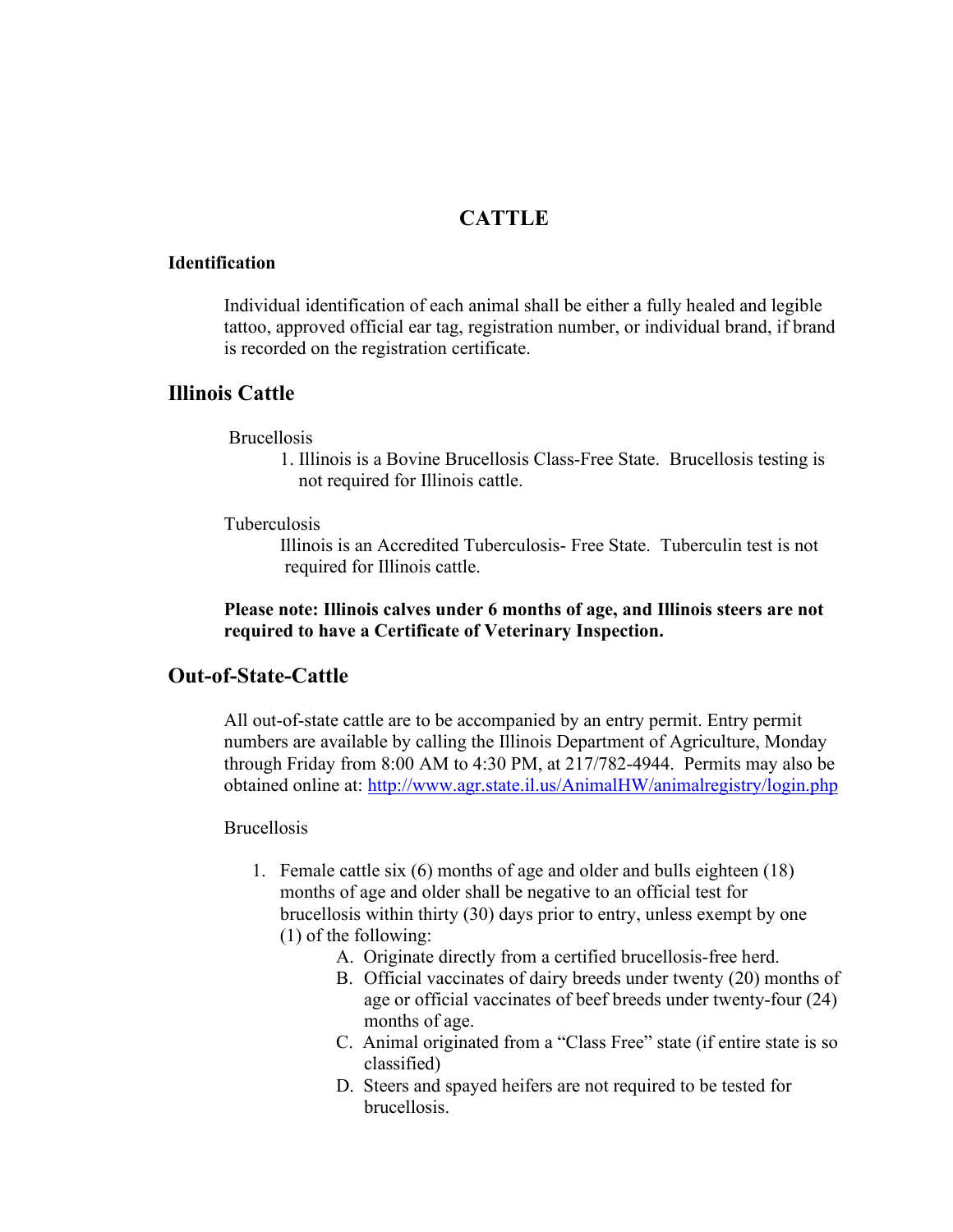2. The negative brucellosis test shall be conducted at a state or federal laboratory within 30 days prior to exhibition.

### Tuberculosis

- 1. Accredited Tuberculosis Free States
	- A. No tuberculin test required. All cattle, including steers, originating from an Accredited Tuberculosis Free State, may enter Illinois for exhibition when accompanied by a CVI issued by an accredited veterinarian within 30 days.
- 2. Non-Accredited Tuberculosis Free Areas or States (Not TB Free)
	- A. Cattle must originate from a herd where a complete herd test was conducted within the past year.
	- B. The individual animals entering Illinois must be negative to an additional tuberculin test conducted within 30 days prior to exhibition.
	- C. Cattle that enter Illinois for exhibition and remain in Illinois (animal does not return to the state of origin within 30 days) must be isolated and retested for TB 60-120 days from the last official TB test date.

## **SWINE**

## **Illinois Swine**

Identification

- 1. Swine shall be identified by an official ear tag, tattoo or recognized breed ear notch.
- 2. Ear notch identification is acceptable for all barrows, crossbred gilts and breeding swine.

**(Note: Ear notch identification of crossbred swine does not satisfy USDA identification requirements for interstate movement or official testing.)**

#### Brucellosis

**Brucellosis testing is not required for Illinois swine.**

#### Pseudorabies

**Pseudorabies testing is not required for Illinois swine.**

## **Out-of-State Swine**

All out-of-state swine are to be accompanied by an entry permit. Entry permit numbers are available by calling the Illinois Department of Agriculture, Monday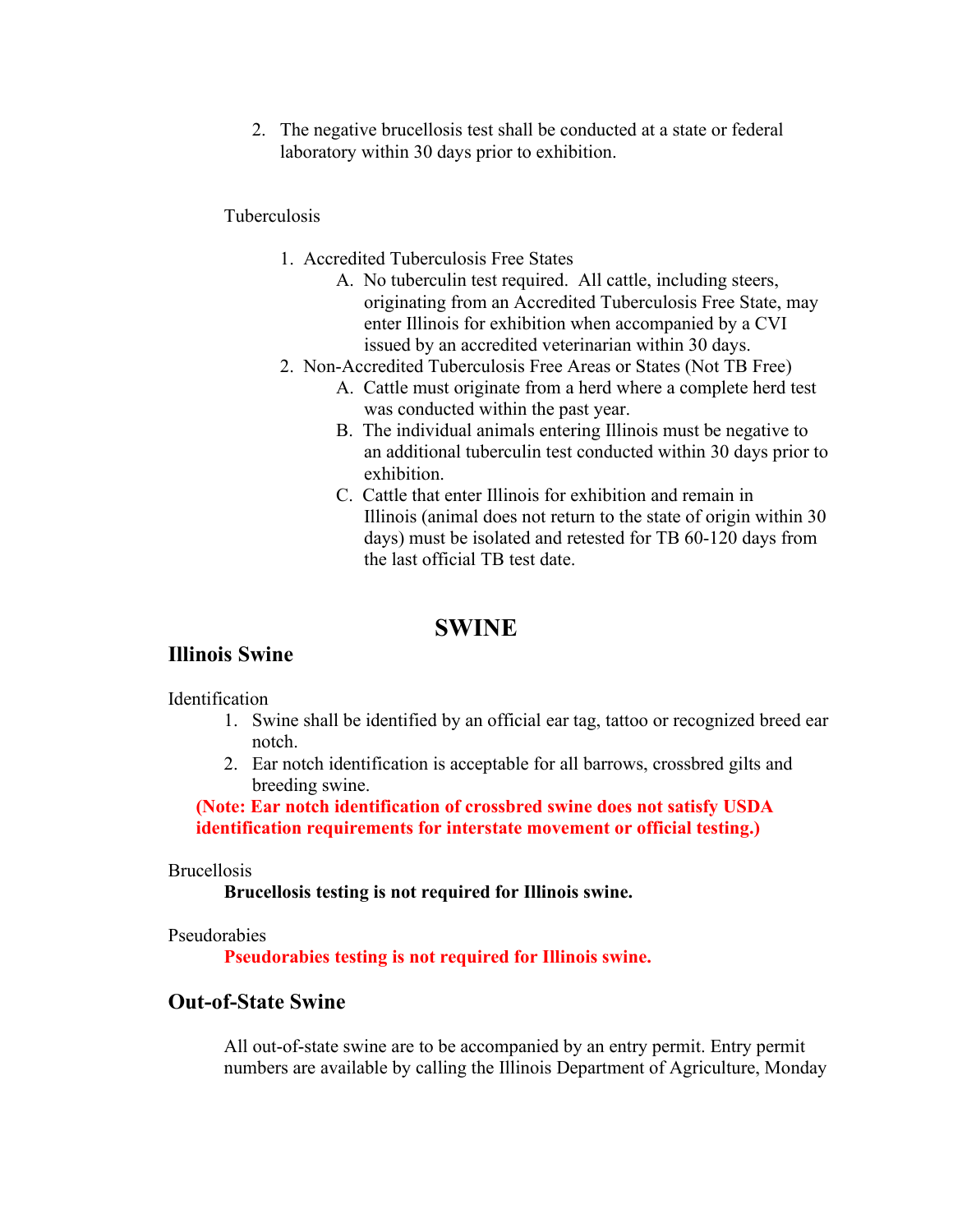through Friday from 8:00 AM to 4:30 PM, at 217/782-4944. Permits may also be obtained online at: <http://www.agr.state.il.us/AnimalHW/animalregistry/login.php>

### Identification

- 1. Individually identified by an official ear tag, tattoo or recognized breed ear notch.
- 2. Ear notch identification **is not** acceptable for crossbred animals.

### **Brucellosis**

- 1. Breeding swine 4 months of age and older shall be negative to an official test for brucellosis within 30 days prior to exhibition unless exempt by one (1) of the following:
	- A. Originate immediately and directly from a validated brucellosis-free herd.
	- B. Originate directly from a validated brucellosis-free state.
- 2. Swine brucellosis tests for exhibition shall be conducted at a state or federal laboratory.

### Pseudorabies

- **1. Swine originating from a Pseudorabies Stage IV or V state are exempt from the pseudorabies testing requirement.**
- 2. Swine originating from a Pseudorabies Stage III state shall be negative to an official test for pseudorabies conducted within thirty (30) days prior to entry or originate immediately and directly from a qualified pseudorabies negative herd.
- 3. Swine originating from a Pseudorabies Stage I or II state shall be negative to an official test for pseudorabies conducted within the 10 days prior to entry.
- 4. Barrows and females in market classes must meet the same requirements as breeding swine.

# **SHEEP**

### **Identification**

Individual identification of each animal shall be by an ear tattoo or official metal or plastic tag. A microchip ID is acceptable if the owner provides the reader.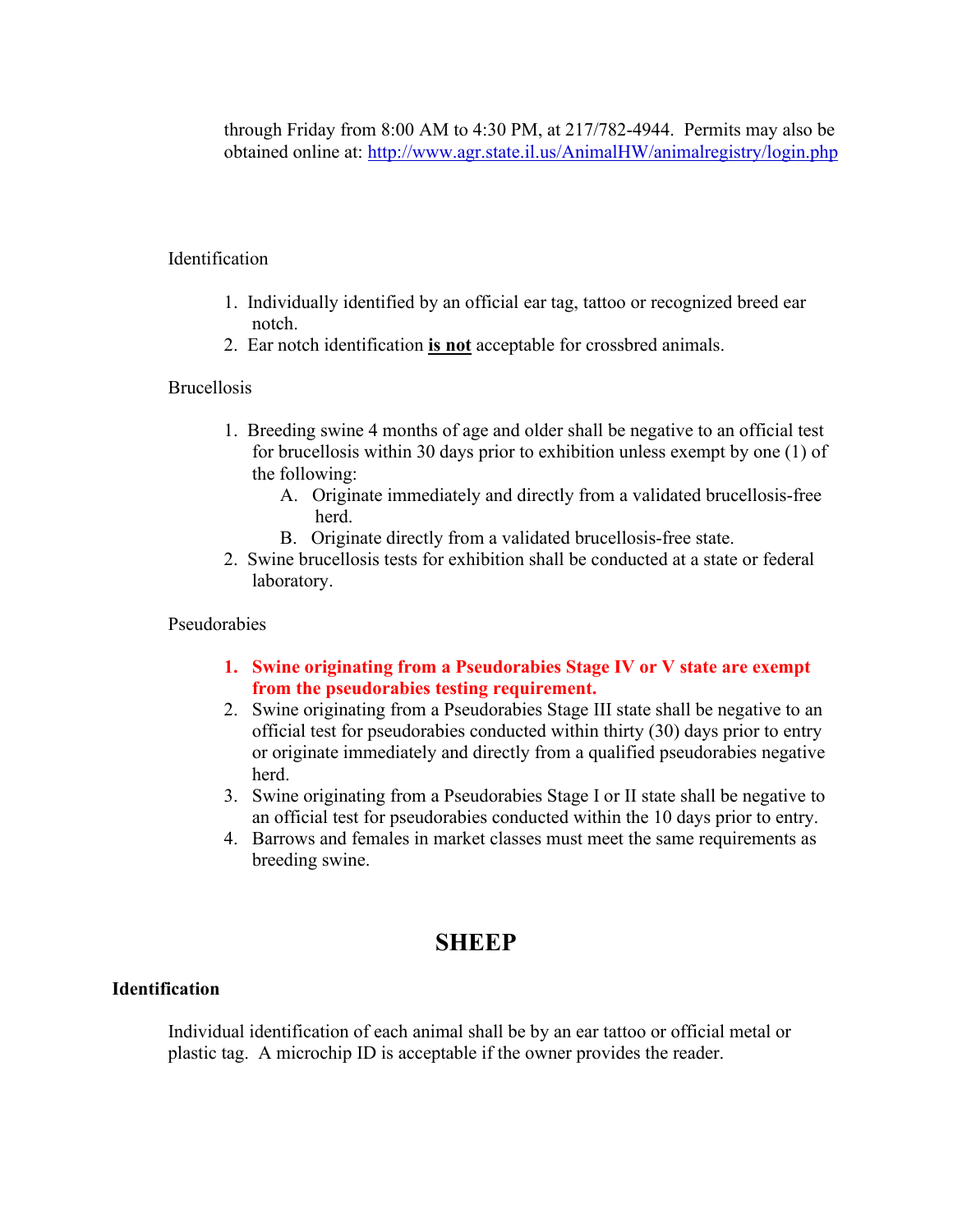Ear tattoos may be used when a registration certificate, listing the tattoo number, accompanies the animal.

When using ear tags, the tag must indicate the premises ID and state of origin. The tag number must be assigned by a state or APHIS representative and recorded in the Scrapie Record Database.

### **Market Lambs**

All market lambs must be slick shorn (show ring ready) before weigh-in so that show lamb fungus can be identified.

### **Illinois Sheep**

- 1. Sheep originating from a herd or flock that has previously been classified as either an infected or source herd or flock can be exhibited in Illinois upon the completion of an approved herd/flock plan.
- 2. For any animal born after 1/1/2002, the CVI must include the flock of birth and the flock of origin, if different.

## **Out-of-State Sheep**

All out-of-state sheep are to be accompanied by an entry permit. Entry permit numbers are available by calling the Illinois Department of Agriculture, Monday through Friday from 8:00 AM to 4:30 PM, at 217/782-4944. Permits may also be obtained online at: <http://www.agr.state.il.us/AnimalHW/animalregistry/login.php>

- 1. Sheep originating from a herd or flock that has previously been classified as either an infected or source herd or flock can be exhibited in Illinois upon the completion of an approved herd/flock plan.
- 2. For any animal born after 1/1/2002, the CVI must include the flock of birth and the flock of origin, if different.

# **GOATS**

### **Identification**

Individual identification of each animal shall be by an ear tattoo or official metal or plastic tag. A microchip ID is acceptable if the owner provides the reader.

Tattoos may be used when a registration certificate, listing the tattoo number, accompanies the animal.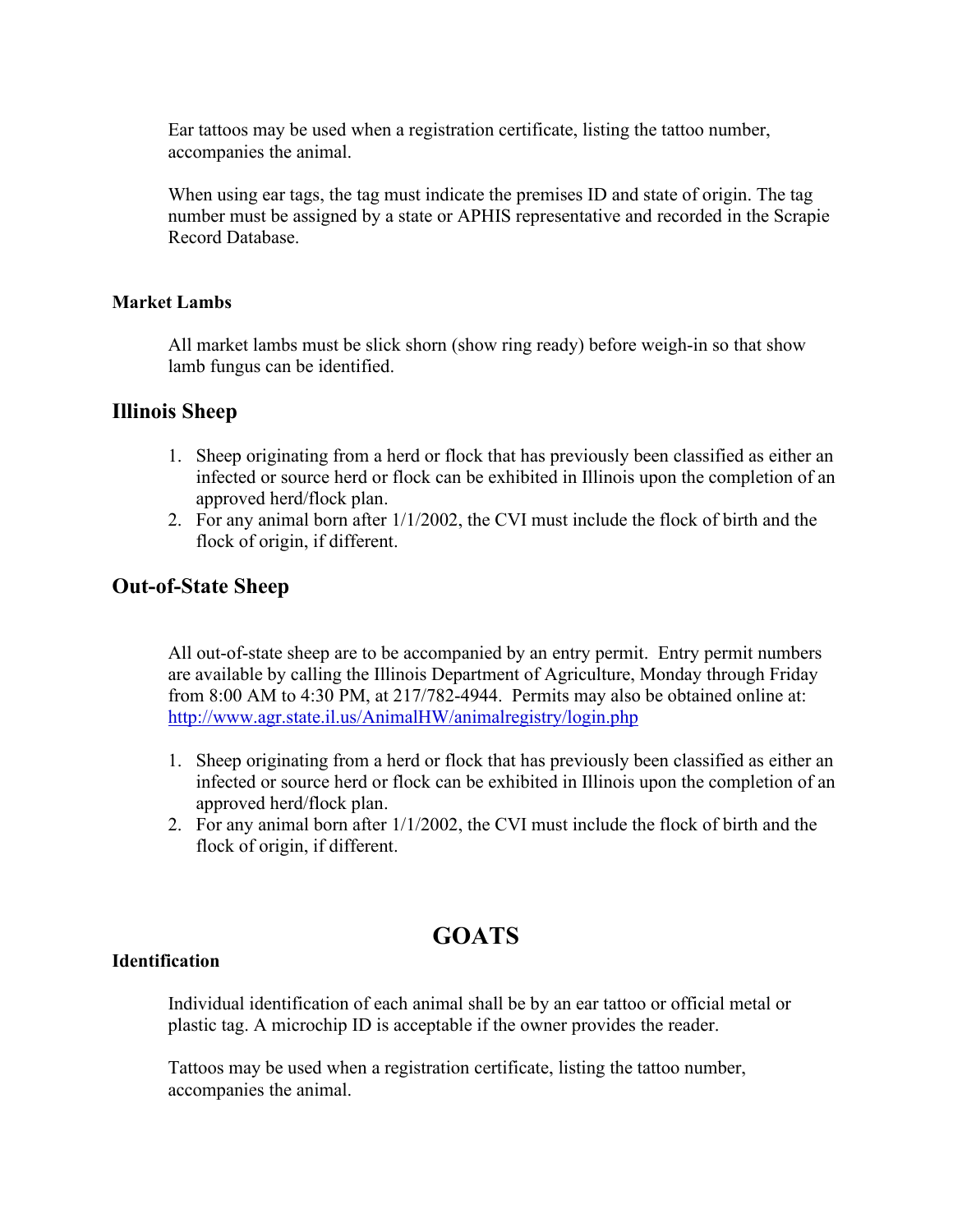When using ear tags, the tag must indicate the premises ID and state of origin. The tag number must be assigned by a state or APHIS representative and recorded in the Scrapie Record Database. Ears should be used for tattooing when possible. If there is no space in the ear, the flank or tail fold may be used.

## **Illinois Goats**

- 1. Goats originating from a herd or flock that has previously been classified as either an infected or source herd or flock can be exhibited in Illinois upon the completion of an approved herd/flock plan.
- 2. For any animal born after 1/1/2002, the CVI must include the flock of birth and the flock of origin, if different.

## **Out-of-State Goats**

All out-of-state goats are to be accompanied by an entry permit. Entry permit numbers are available by calling the Illinois Department of Agriculture, Monday through Friday from 8:00 AM to 4:30 PM, at 217/782-4944. Permits may also be obtained online at: <http://www.agr.state.il.us/AnimalHW/animalregistry/login.php>

- 1. Goats originating from a herd or flock that has previously been classified as either an infected or source herd or flock can be exhibited in Illinois upon the completion of an approved herd/flock plan.
- 2. Tuberculosis- Goats from areas or states that are not Accredited Bovine Tuberculosis Free, must be accompanied by a CVI indicating that the goats originated from a herd where a complete negative herd test has been conducted within the past twelve (12) months and the individual animals are negative to a tuberculin test conducted within thirty (30) days prior to entry. For any animal born after 1/1/2002, the CVI must include the flock of birth and the flock of origin, if different.

# **HORSES, PONIES, MULES AND OTHER EQUIDAE**

## **Illinois Equine**

- 1. All horses and other equidae, twelve (12) months of age and older attending an advertised equine event, shall be accompanied by a negative test for equine infectious anemia (EIA) conducted within the last twelve (12) months. A copy of this test shall accompany the animal.
- 2. AGID (Coggins) or ELISA tests are accepted.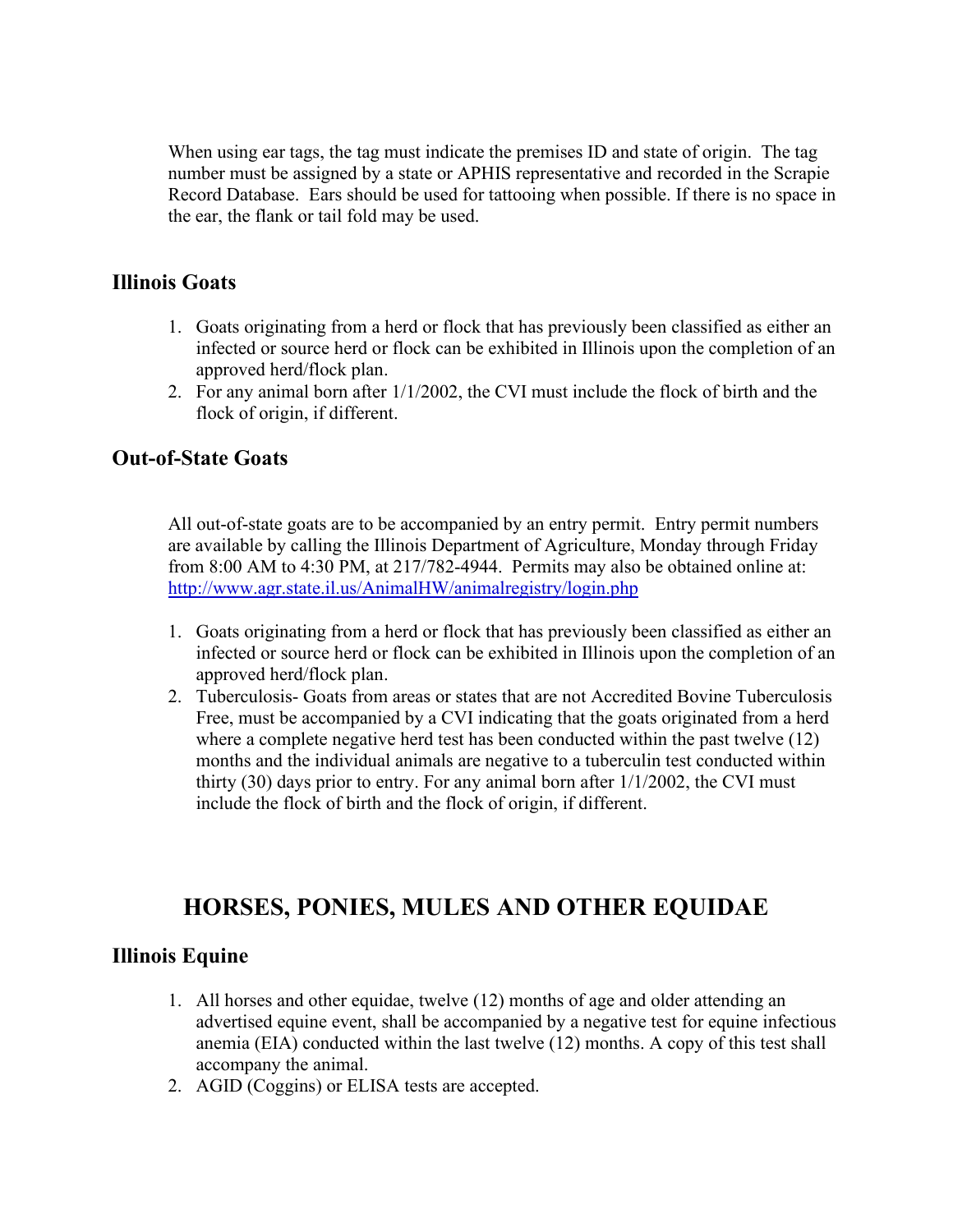- 3. An advertised equine event means a show, rodeo, sale, auction, exhibition, trail ride, or horse fair that is posted or media promoted.
- 4. A CVI is not required for Illinois equine.

# **Out-of-State Equine**

All out-of-state horses and other equidae, are to be accompanied by an entry permit. Entry permit numbers are available by calling the Illinois Department of Agriculture, Monday through Friday from 8:00 AM to 4:30 PM, at 217/782-4944. Permits may also be obtained online at: <http://www.agr.state.il.us/AnimalHW/animalregistry/login.php>

- 1. All horses and other equidae entering Illinois that are twelve (12) months of age or older, shall be accompanied by a negative test for equine infectious anemia (EIA) conducted within the last twelve (12) months. A copy of this test shall accompany the animal.
- 2. AGID (Coggins) or ELISA tests are accepted.
- 3. All horses and other equidae shall be accompanied by a CVI issued within thirty (30) days prior to entry.

# **POULTRY**

- 1. All entries (except waterfowl, i.e. domesticated fowl that normally swim, such as ducks and geese) in a show or exhibition shall have originated from a U.S. Pullorum-Typhoid Clean or equivalent hatchery or flock OR have a negative pullorum-typhoid test within 90 days prior to exhibition. Exhibitor shall show proper information as to name and address of owner or exhibitor, name and address of the authorized testing agent, date of the testing and the number, breed, and species of those tested.
- 2. Prior to being used to transport poultry to a show, all crates, boxes, containers and vehicles shall be thoroughly cleaned and disinfected.
- 3. Any poultry vaccinations must be performed at least 4 weeks prior to delivery to the show.
- 4. Upon admission to a show, all entries shall be examined by an official fair veterinarian or qualified state personnel who shall also receive and examine all certificates necessary for admission of birds to a show. Birds not in show condition will be excused from exhibition and removed from the premises. Any fowl showing signs of illness during the fair will be removed from the exhibition grounds.
- 5. All out-of-state turkeys must originate from flocks that are officially classified as U.S. Mycoplasma Gallisepticum Clean in accordance with the provisions of the National Poultry Improvement Plan or be negative to a test for Mycoplasma gallisepticum within 30 days prior to entry.
- 6. A permit is also required for out-of-state poultry. A permit may be obtained by calling (217)782-4944.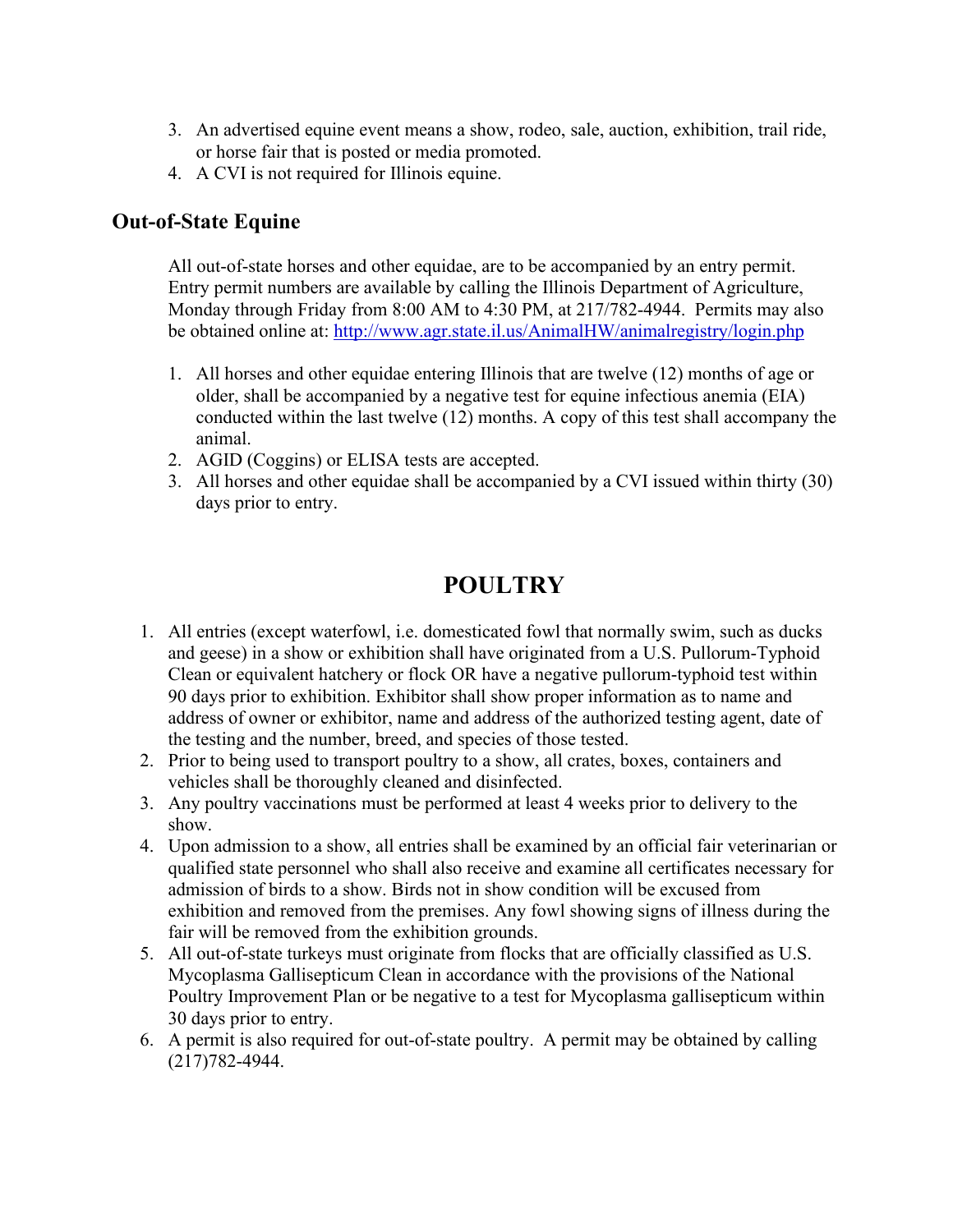**Please note: These poultry exhibition requirements do not apply to 4-H and FFA 1-day poultry shows where the entries are taken to the show and returned home the same day.**

### **Exotic Newcastle Disease**

**Illinois prohibits the importation of all members of the avian species or avian products that have originated from or been transported through any area where Exotic Newcastle Disease has been diagnosed and is under quarantine by any state, federal or tribal agency.**

# **CERVIDAE**

### **(Deer, Elk, Reindeer, Caribou, Moose, Red Deer and other related species)**

### **Identification**

All animals shall be individually identified with an approved tag, microchip or tattoo. Elk are required to have two official/approved unique identifiers.

## **Illinois Cervidae**

#### **Chronic Wasting Disease**

For cervidae changing ownership or moving within the State, the owner must obtain a permit issued by the Department prior to movement and the cervid must originate from a herd that is enrolled in the Certified Monitored Chronic Wasting Disease (CWD) Program or the Contained Monitored Chronic Wasting Disease Program. Permits are available from Monday through Friday, 8-4:30 p.m. (CST), by calling (217) 782-4944. The permit shall be obtained no more than 72 hours in advance of the movement of the cervids by providing the following information:

- A) Name and complete mailing address of person exhibiting the cervids;
- B) Certified Monitored Chronic Wasting Disease or Contained Monitored Chronic Wasting Disease Herd number;
- C) Name and complete mailing address of location where the animals will be exhibited;
- D) Number of animals and unique identification of the animals.

#### Tuberculosis

Illinois is an Accredited Tuberculosis- Free State. Tuberculin test is not required for Illinois cervidae.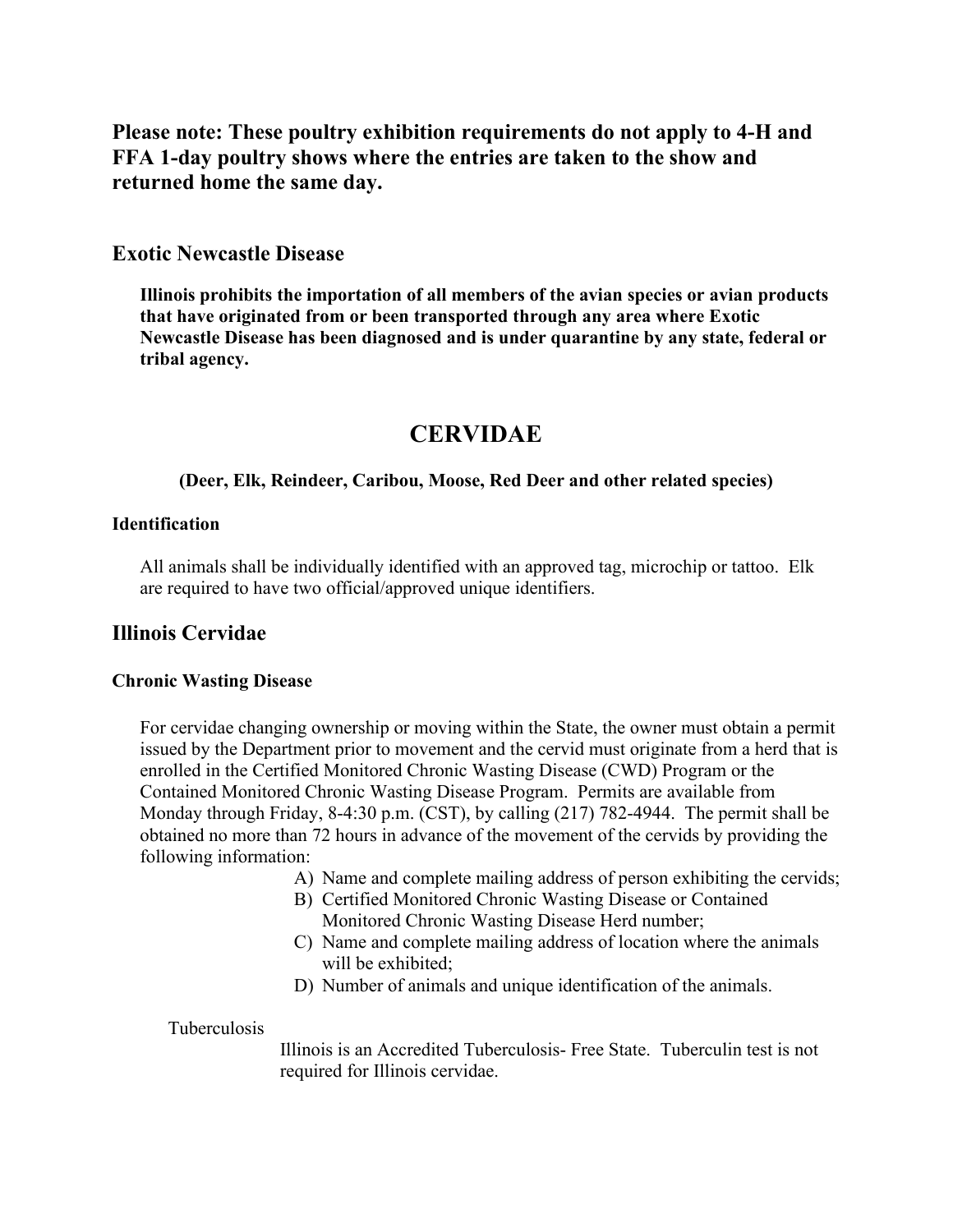# **Out-of-State Cervidae**

### **Chronic Wasting Disease**

- 1. All cervidae entering Illinois must be in compliance with the Illinois Wildlife Code [520 ILCS 5]. For more information, contact the Illinois Department of Natural Resources at 217/782-6384.
- 2. All cervidae entering Illinois must be accompanied by a permit from the Department and a Certificate of Veterinary Inspection that:
	- a. has been issued by an accredited veterinarian of the state of origin or a veterinarian in the employ of the United States Department of Agriculture;
	- b. is approved by the Animal Health Official of the state of origin;
	- c. shows that the cervidae are free from visible evidence of any contagious, infectious or communicable disease or exposure thereto, do not originate from a CWD endemic area (any county and surrounding counties where CWD has been diagnosed in the past five years);
	- d. shows that the cervidae are not originating from a herd under quarantine for any contagious, infectious or communicable disease;
	- e. shows that the animals originate from a herd that has been monitored for at least 5 years under a state-approved CWD certification program.
- 3. A permit number can be obtained Monday through Friday, from 8-4:30 p.m. (CST), by calling (217) 782-4944. Applicant for permit shall furnish the following information to the Department:
	- a. Name and post office mailing address of Illinois destination;
	- b. Name and post office mailing address of the consignor and/or source herds;
	- c. Name and post office mailing address of the herd veterinarian;
	- d. Number and unique identification of cervidae in shipment.

### **Brucellosis**

Cervidae six (6) months of age and older must have a negative brucellosis card or PCFIA test within sixty (60) days prior to entry.

## **Tuberculosis**

1. Accredited Tuberculosis Free States

All cervidae twelve (12) months of age and over shall be negative to two (2) single cervical test for bovine TB no less than ninety (90) days apart with the second test conducted within ninety (90) days prior to entry. These animals shall be isolated from all other members of the herd during the testing period unless they originate from an accredited, qualified or monitored herd.

A. Cervidae from an accredited herd may be moved into Illinois without further TB testing provided that a certificate stating that such cervids originated from an accredited herd accompanies them.